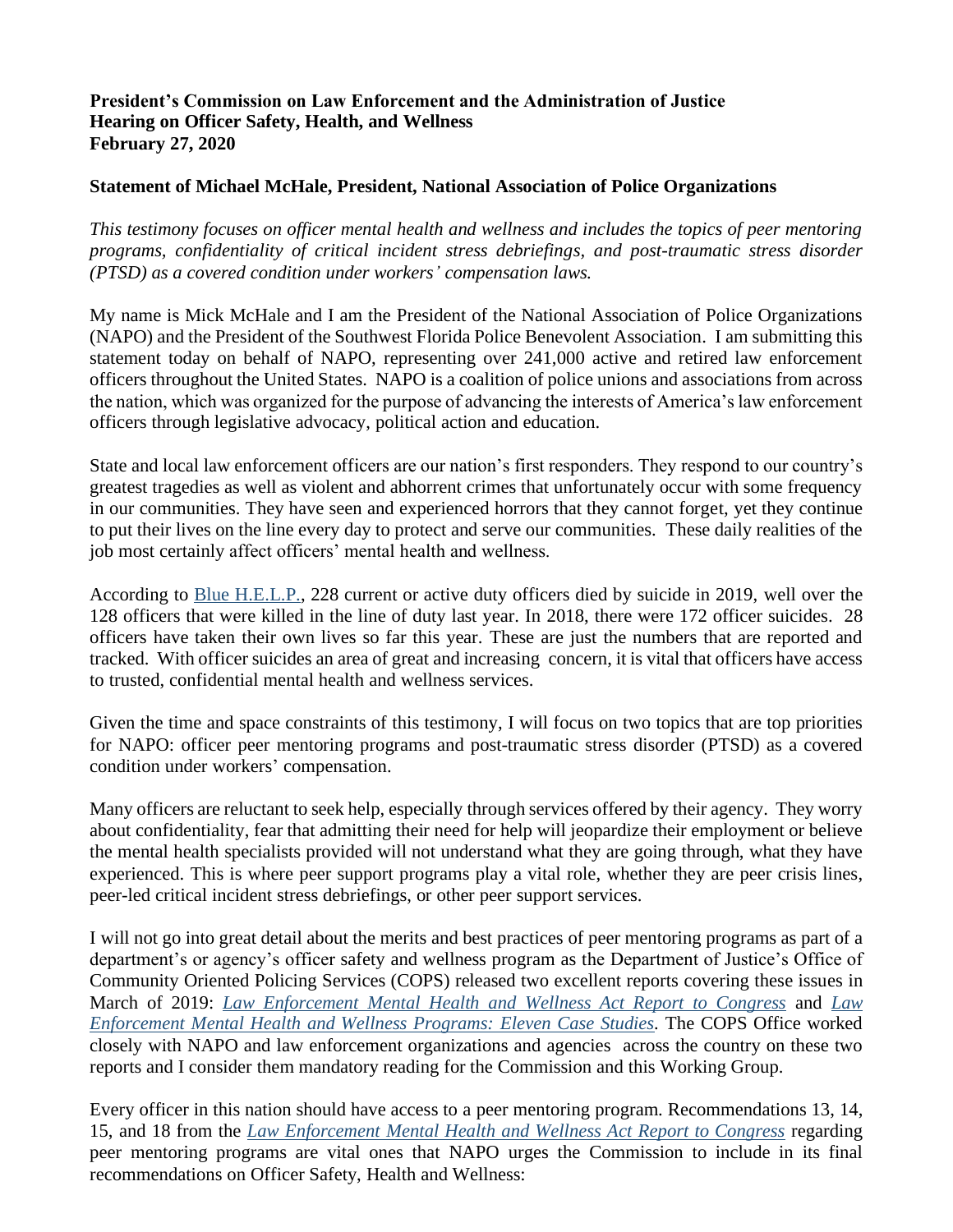**Recommendation 13<sup>1</sup>:** Support the expansion of peer support programs to ensure all officers have access to this important wellness service.

**Recommendation 14<sup>2</sup>:** Support the expansion of peer programs to include broader health and wellness, not just critical incident stress.

**Recommendation 15<sup>3</sup>:** Support alternative models to agency-specific peer programs, such as through regional collaborations or labor organizations.

**Recommendation 18<sup>4</sup>** : Improve legislative privacy protections for officers seeking assistance from peer crisis lines and other peer-support services.

Regarding **Recommendation 15**, I want to highlight the [Peer Support Quiz](https://www.masscop.org/index.php/home/peer-support) (masscoppeersupportquiz.org) that is offered by one of NAPO's member organizations, the Massachusetts Coalition of Police (MassCOP), and supported by the American Foundation for Suicide Prevention. This is the first in the nation, statewide Police Union Peer Support program that is available for any officer – not just union members – who need to and want to use it. The self-check quiz serves as a convenient and safe way for officers to anonymously communicate with a peer support officer about available service options so they can address their mental health concerns before they escalate. MassCOP has partnered with the Leader Program at McLean Hospital [\(https://www.mcleanhospital.org/treatment/leader\)](https://www.mcleanhospital.org/treatment/leader) to provide mental health and addiction services for those officers who need it.

Because this program is run by the Union – an organization highly trusted by rank-and-file officers – officers may be more willing to seek and use the services because they trust that the Union has their best interest at heart. If a department or agency establishes its own mental health and wellness programs, it is imperative that they collaborate with the union or officer association in order to ensure they get the buy-in of rank-and-file officers, those who will be using these services. Without the input and support of these organizations, line officers could distrust a program run by their department and decide not to use it for fear it could negatively impact their job.

This brings me to **Recommendation 18**. Officers are public servants. Unless the strictest privacy standards are established and maintained, an officer's mental health care, including that through peer mentoring services, can be discoverable on the public record, used in court proceedings, or affect their employment. Officers feel more comfortable admitting their concerns and asking questions and are more likely to take advantage of mental health services when they know they will be confidential.

Only 22 states provide confidentiality protections to critical incident debriefs and peer support services.<sup>5</sup> In these states, the group debriefings, conducted by peer support and mental health professionals, are protected. Do-not-discuss orders are suspended for the duration of the debriefing and officers are free to discuss their feelings and concerns. All communications and records kept during these debriefings may not be disclosed in a civil, criminal, or administrative proceeding, with certain, limited exceptions. For examples, see the [Texas](https://statutes.capitol.texas.gov/Docs/HS/htm/HS.784.htm) and [Washington](https://app.leg.wa.gov/rcw/default.aspx?cite=43.101.425) state laws.

Additionally, there is a gap in the Federal Rules of Evidence governing confidentiality in officer use-of-

<sup>1</sup> *[Law Enforcement Mental Health and Wellness Act Report to Congress](https://cops.usdoj.gov/RIC/Publications/cops-p370-pub.pdf)*, p. 32

<sup>2</sup> *[Law Enforcement Mental Health and Wellness Act Report to Congress](https://cops.usdoj.gov/RIC/Publications/cops-p370-pub.pdf)*, p. 33

<sup>3</sup> *[Law Enforcement Mental Health and](https://cops.usdoj.gov/RIC/Publications/cops-p370-pub.pdf) Wellness Act Report to Congress*, p. 33

<sup>4</sup> *[Law Enforcement Mental Health and Wellness Act Report to Congress,](https://cops.usdoj.gov/RIC/Publications/cops-p370-pub.pdf)* p. 36

<sup>5</sup> <https://le.utah.gov/interim/2017/pdf/00002716.pdf>